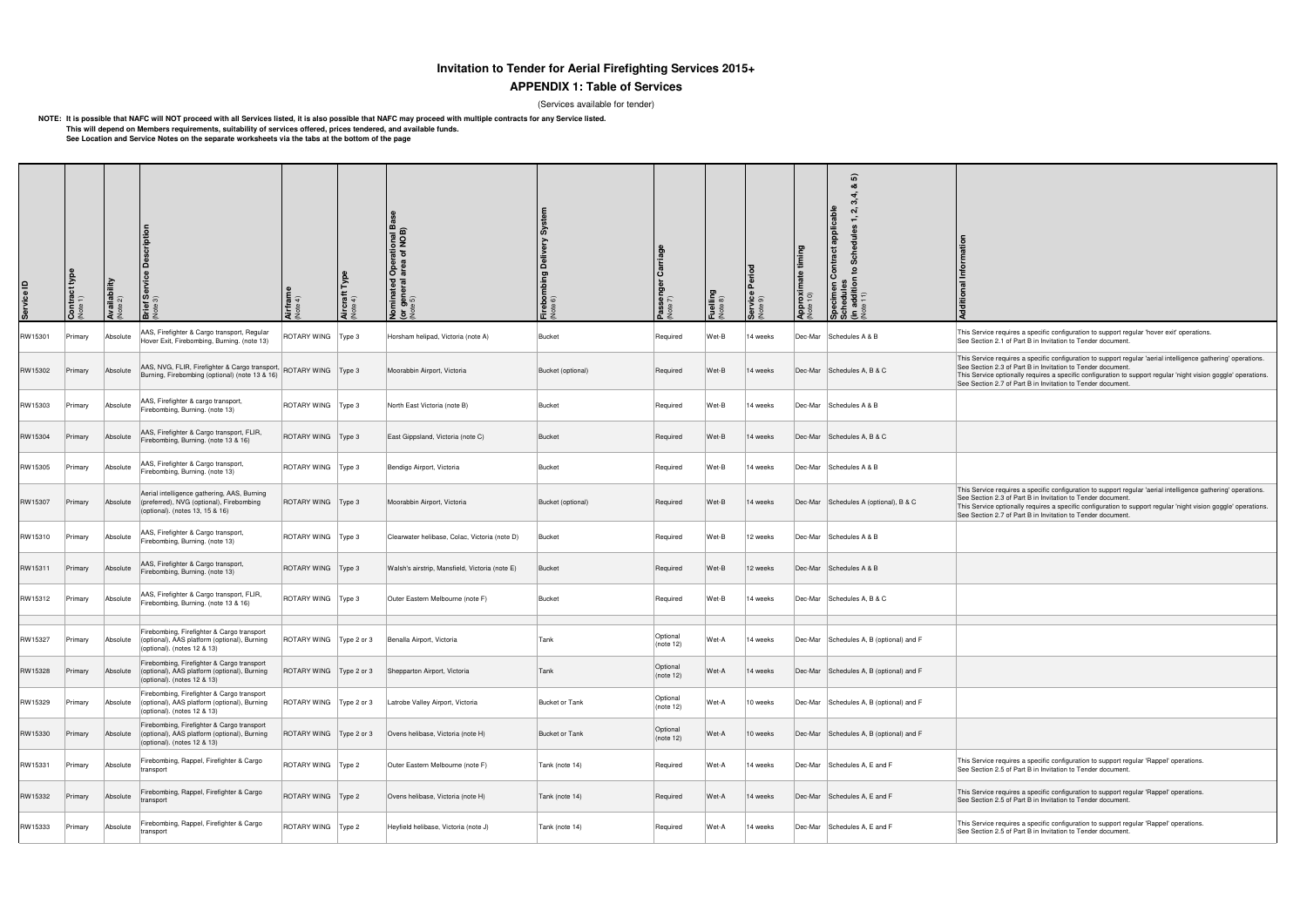| Service ID | $\frac{1}{2}$<br>$\frac{1}{2}$ | <b>Availability</b><br>Vote 2) |                                                                                                  | Airfram<br>Note 4)        | Aircraft<br>Note 4) | rational Ba<br>of NOB)<br>Oper<br>area<br><b>Nominated</b><br>(or general a<br>(Note 5) | irebor<br>Jote 6)                    | $\tilde{\mathbf{g}} \approx$ | <b>uelling</b><br>vote 8) | ervice<br>lote 9)        | timing<br><b>Approximate t</b><br>(Note 10) | ີທ<br>applicable<br>Contract<br>$\overline{a}$<br>$rac{E}{\sigma}$<br>ခြို့ မိ |                                                                                                                                                                                                                                                                                                                   |
|------------|--------------------------------|--------------------------------|--------------------------------------------------------------------------------------------------|---------------------------|---------------------|-----------------------------------------------------------------------------------------|--------------------------------------|------------------------------|---------------------------|--------------------------|---------------------------------------------|--------------------------------------------------------------------------------|-------------------------------------------------------------------------------------------------------------------------------------------------------------------------------------------------------------------------------------------------------------------------------------------------------------------|
| RW15334    | Primary                        | Absolute                       | Firebombing, Rappel (optional), Firefighter &<br>Cargo transport (optional)                      | ROTARY WING   Type 2      |                     | Outer Eastern Melbourne (note F)                                                        | Tank (note 14) or long line bucket   | Optional                     | Wet-A                     | 14 weeks                 |                                             | Dec-Mar Schedules A, E and F                                                   | It is optional that this Service has a specific configuration to support regular 'Rappel' operations.<br>See Section 2.5 of Part B in Invitation to Tender document.                                                                                                                                              |
| RW15335    | Primary                        | Absolute                       | Firebombing, Firefighter & Cargo transport                                                       | ROTARY WING   Type 2      |                     | Bendigo Airport, Victoria                                                               | Tank                                 | Required                     | Wet-A                     | 14 weeks                 |                                             | Dec-Mar Schedules A and F                                                      |                                                                                                                                                                                                                                                                                                                   |
| RW15337    | Primary                        | Absolute                       | Firebombing, Rappel (preferred), Firefighter & ROTARY WING Type 2<br>Cargo transport (preferred) |                           |                     | Mangalore / Seymour area, Victoria (note K)                                             | Tank (preferred) (note14) or bucket  | Preferred                    | Wet-A                     | 14 weeks                 |                                             | Dec-Mar Schedules A and F                                                      | It is preferred that this Service has a specific configuration to support regular 'Rappel' operations.<br>See Section 2.5 of Part B in Invitation to Tender document.                                                                                                                                             |
| RW15338    |                                | Secondary Absolute             | Firebombing, Firefighter & Cargo transport                                                       | ROTARY WING   Type 2      |                     | North West Victoria<br>(moving NOB) (note G)                                            | Tank (preferred) or long line bucket | Required                     | Wet-A                     | 6 weeks<br>$ $ (note 17) |                                             | Oct-Dec Schedules A and F                                                      | The NOB for this Service would normally commence in the Sea Lake area and move south east with the<br>risks associated with crop harvesting activity. This Service could then dovetail with any other Type 2 Service<br>starting in December to effectively provide a 20+ week Service Period with multiple NOBs. |
| RW15339    | Primary                        | Absolute                       | Firebombing, Firefighter & Cargo transport                                                       | ROTARY WING   Type 2      |                     | Latrobe Valley Airport, Victoria                                                        | Tank                                 | Required                     | ∣Wet-A                    | 14 weeks                 |                                             | Dec-Mar Schedules A and F                                                      |                                                                                                                                                                                                                                                                                                                   |
|            |                                |                                |                                                                                                  |                           |                     |                                                                                         |                                      |                              |                           |                          |                                             |                                                                                |                                                                                                                                                                                                                                                                                                                   |
| RW15351    | Primary                        | Partial                        | AAS, Firefighter & Cargo transport, Burning,<br>Firebombing.                                     | ROTARY WING   Type 3      |                     | Adelaide Metropolitan Area (note L)                                                     | Bucket                               | Required                     | Wet-B                     | 8 weeks<br>$ $ (note 18) |                                             | Oct-May Schedules A, B and F                                                   |                                                                                                                                                                                                                                                                                                                   |
| RW15352    | Primary                        | Absolute                       | Firebombing, Winching, Firefighter & Cargo<br>transport.                                         | ROTARY WING   Type 2 or 3 |                     | Hume helibase ACT (note M)                                                              | Tank (preferred) or bucket           | Required                     | Wet-A                     | 12 weeks                 |                                             | Nov-Feb Schedules A, D and F                                                   |                                                                                                                                                                                                                                                                                                                   |
|            |                                |                                |                                                                                                  |                           |                     |                                                                                         |                                      |                              |                           |                          |                                             |                                                                                |                                                                                                                                                                                                                                                                                                                   |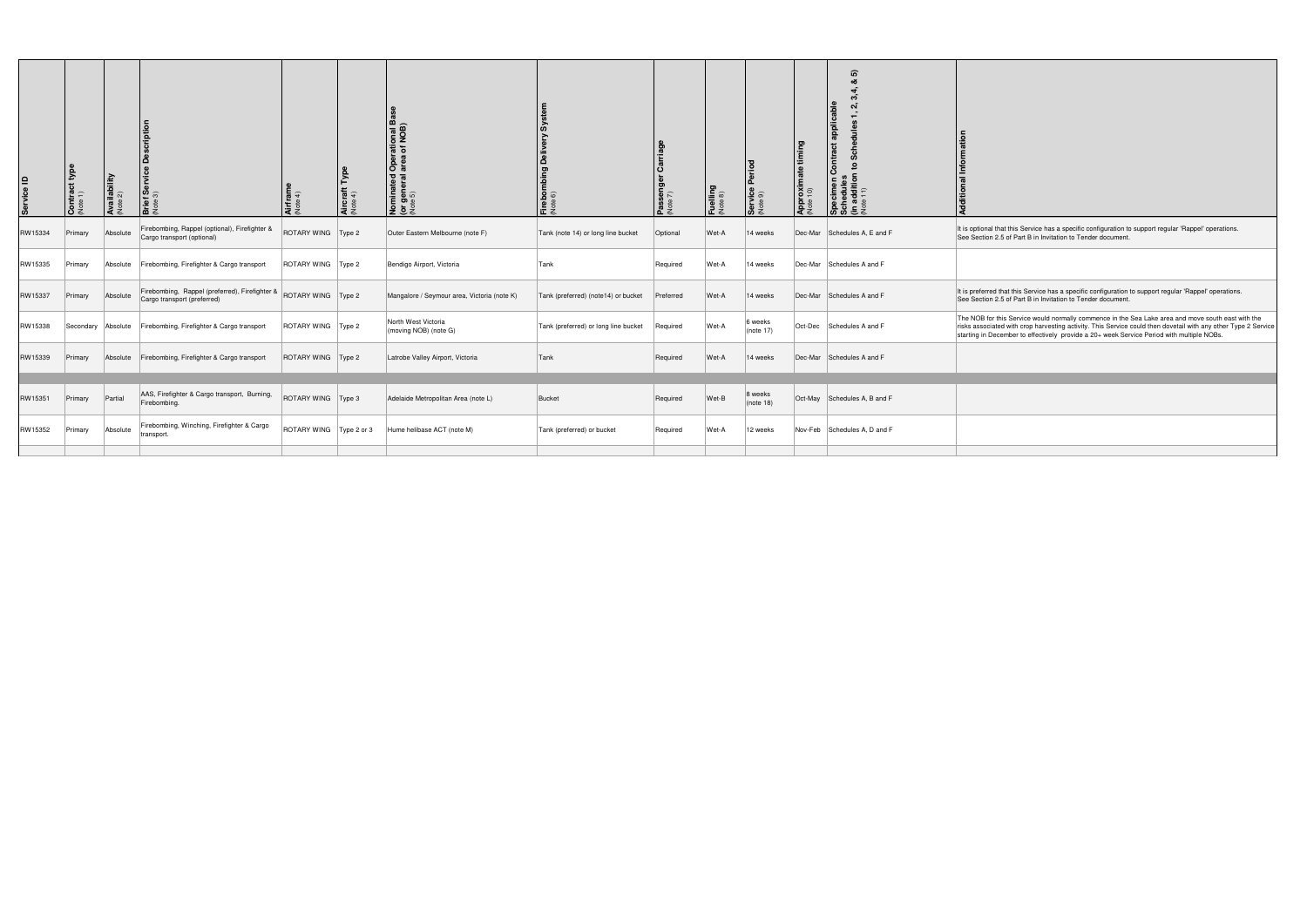**Service Notes**

| <b>DEI AICE IANIES</b> |                                     |                                                                                                                                                                                                                                                                                               |                                                                                                                                                                                                                                                                                                                                                                                                                                                                                                                                                                                                                                                                                                                                                                          |
|------------------------|-------------------------------------|-----------------------------------------------------------------------------------------------------------------------------------------------------------------------------------------------------------------------------------------------------------------------------------------------|--------------------------------------------------------------------------------------------------------------------------------------------------------------------------------------------------------------------------------------------------------------------------------------------------------------------------------------------------------------------------------------------------------------------------------------------------------------------------------------------------------------------------------------------------------------------------------------------------------------------------------------------------------------------------------------------------------------------------------------------------------------------------|
| <b>Note</b>            | <b>Service Application</b>          | <b>Note</b>                                                                                                                                                                                                                                                                                   | <b>Quick Reference</b><br>(the notes below are for explanation purposes only)                                                                                                                                                                                                                                                                                                                                                                                                                                                                                                                                                                                                                                                                                            |
| $\mathbf{1}$           | All                                 | Refer to the ITT document for further detail on types of contract                                                                                                                                                                                                                             | Primary Contract: A contract where at least one Service Period, of a defined minimum length, is guaranteed in each year of the Contract Period.<br>Service Periods may be extended beyond the minimum length in any year.<br>Secondary Contract: A contract where a Service Period is only activated in any given year of the Contract Period by advance notice to the Contractor.                                                                                                                                                                                                                                                                                                                                                                                       |
|                        |                                     |                                                                                                                                                                                                                                                                                               | It is possible that no Service Periods will be activated during the life of the Contract. Service Periods, if activated, will be of the specified minimum<br>length of time (unless otherwise agreed).                                                                                                                                                                                                                                                                                                                                                                                                                                                                                                                                                                   |
| $\overline{2}$         | All                                 | Refer to the ITT document for detail on types of Availability                                                                                                                                                                                                                                 | Absolute Availability: During any Service Period the aircraft services are required to be immediately available (this effectively precludes the aircraft<br>being used for work for other clients during that period). Generally Parallel to "Exclusive Use" in some other countries.                                                                                                                                                                                                                                                                                                                                                                                                                                                                                    |
|                        |                                     |                                                                                                                                                                                                                                                                                               | Partial Availability: The aircraft services are only required to be standing by, or to operate, at certain times during the Service Period as notified in<br>advance to the Contractor. Normally this will coincide with periods of high fire risk or fire activity or other emergency activities.<br>In turn this may allow the Contractor more flexibility with crewing and the ability to utilise the aircraft or crew for other non-contract activities during<br>lower activity periods.                                                                                                                                                                                                                                                                            |
| 3                      | All                                 | Main role(s) of Service. Other roles may be required. Note that the main role(s) determines<br>which Schedule(s) of the Specimen Contract will apply.                                                                                                                                         | Where (optional) appears after a role this means it is optional that this service can perform this particular role.<br>Where (preferred) appears after a role this means it is preferred that this service can perform this particular role.<br>Where (strongly preferred) appears after a role this means it is strongly preferred that this service can perform this particular role.                                                                                                                                                                                                                                                                                                                                                                                  |
| $\Delta$               | All                                 | Refer NAFC Standards PR-001: Categorisation of Rotary-Wing Aircraft used for Firebombing<br>Operations and PR-002: Categorisation of Fixed-Wing Aircraft used for Firebombing<br>Operations, for definitions of aircraft types.                                                               | See also Section 5.4 of Part A of the ITT document for information regarding how different aircraft Types will be evaluated.<br>In summary:<br>Where a particular Type is specified, a "higher" Type may be tendered but it will be evaluated as if it were the Type specified in this Table.<br>Where more than one Type is specified, tenders will be evaluated according to the actual Type(s) tendered                                                                                                                                                                                                                                                                                                                                                               |
| 5                      | All                                 | Refer to the ITT document for further detail on Nominated Operational Bases (NOB).<br>Also refer to relevant Location Notes                                                                                                                                                                   | In some instances an actual location for the NOB is specified. Any tenders for these Services should tender using the specified NOB. For other<br>Services, a general area is provided. For these Services the tenderer may propose any suitable NOB within the general area specified. It is<br>recommended that the tenderer proposes the NOB from which they would most efficiently provide the Service.<br>Where a general area is specified, these should not be read as having particular boundaries or as representing defined local government or other<br>administrative regions. Boundaries are not firm and a suitable NOB could be located anywhere in the general area. Further guidance regarding<br>locations for NOBs is provided in the Location Notes. |
| -6                     | All                                 | Refer to the ITT document for more detail on delivery systems, and to NAFC Standard OPS-<br>001: Approval of Firebombing Delivery Systems.                                                                                                                                                    | "Tank" means a fixed tank or hopper.<br>"Bucket" means a specialised aerial firefighting bucket suspended on a cable.<br>"(Bucket)" means a bucket provided as an ancillary capability (refer to the Specimen Contract, Schedule B).<br>"Long line bucket" means a bucket meeting the requirements for long-line buckets in the Specimen Contract Schedule A.<br>"Tank or bucket" means that either option is acceptable and will be treated with equal weight in the evaluation process unless otherwise noted.<br>"Tank (preferred) or bucket" means that either option is acceptable and however the tank will be treated with greater weight in the evaluation process                                                                                               |
|                        | All requiring<br>passenger carriage | For more detail on passenger carriage, refer to the ITT document and to NAFC Standard PR<br>003: Definition of Passenger Carrying Capability - Firefighting Aircraft. "Charter" equals the<br>hire and reward in small or large aircraft, as applicable.                                      | If passenger carriage is required, aircraft must have a Standard Airworthiness Certificate (or "dual" certificate, if applicable) and the Contractor must<br>have Charter AOC for the aircraft.<br>rules that CASA has in place at any point in time for non-scheduled carriage of passengers for If passenger carriage is not required, a Special (e.g. Restricted or Experimental category) Airworthiness Certificate is normal                                                                                                                                                                                                                                                                                                                                        |
| 8                      | All                                 | Refer to the ITT document (Part B section 3.1) and Contract definitions for more detail on<br>refuelling requirements.<br>Note that while Wet-A fuelling is being specified for some Services at this stage of the tender,<br>this may be substituted for Wet-B fuelling in the pricing stage | In summary:<br>Wet-A Hire: The Contractor provides all fuel (and other consumables required for operation of aircraft) and provides mobile self-contained refuelling<br>support.<br>Wet-B Hire: The Contractor provides all fuel (and other consumables required for operation of aircraft), including at the NOB, but mobile refuelling<br>facility is not required (but may be offered as a supplementary capability).<br>Dry Hire: The NAFC Member meets the cost of fuel. The Contractor is responsible for other consumables. Mobile fuel support is not required (but<br>may be offered as a supplementary capability).                                                                                                                                            |
| -9                     | All                                 | the minimum length of Service Period in any contract year (or, in the case of Secondary<br>Contracts, if a Service Period actually occurs).                                                                                                                                                   | Refer to Section 1.4 of part B of the ITT document for more detail on Service Periods. This is   For Services with a "Burning" role also see note 13 below and ITT document regarding service period for burning operations                                                                                                                                                                                                                                                                                                                                                                                                                                                                                                                                              |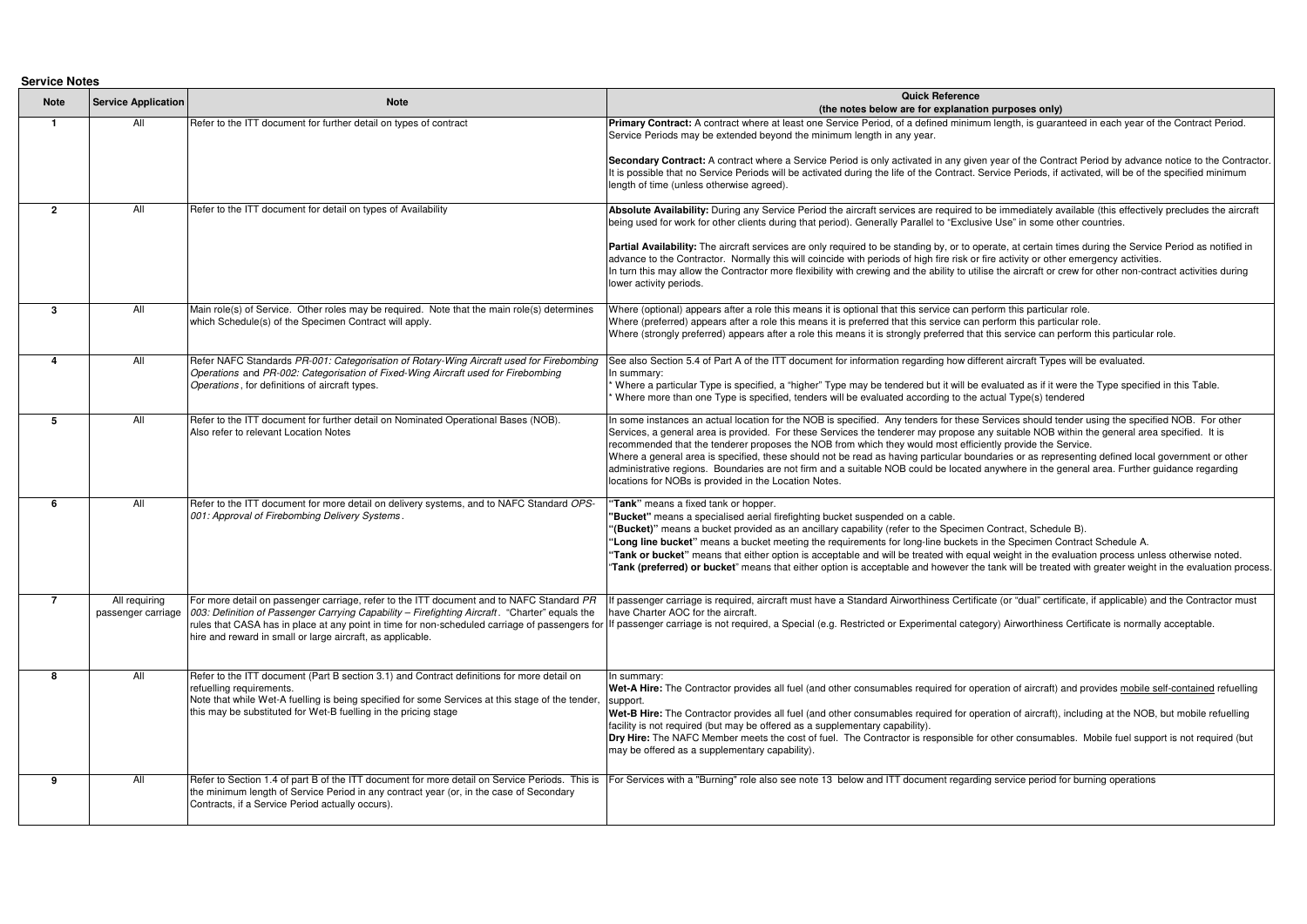| <b>Note</b> | <b>Service Application</b>                                                                                                                  | <b>Note</b>                                                                                                                                                                                                                                                                                                                                                                                                                                                                                                                                                                                                         | <b>Quick Reference</b><br>(the notes below are for explanation purposes only)                                                                                                                                                                                                                                                                                                                                                                                     |
|-------------|---------------------------------------------------------------------------------------------------------------------------------------------|---------------------------------------------------------------------------------------------------------------------------------------------------------------------------------------------------------------------------------------------------------------------------------------------------------------------------------------------------------------------------------------------------------------------------------------------------------------------------------------------------------------------------------------------------------------------------------------------------------------------|-------------------------------------------------------------------------------------------------------------------------------------------------------------------------------------------------------------------------------------------------------------------------------------------------------------------------------------------------------------------------------------------------------------------------------------------------------------------|
| 10          | All                                                                                                                                         | Approximate timing of the occurrence of the Service Period in any contract year. This is<br>indicative only, for planning purposes.                                                                                                                                                                                                                                                                                                                                                                                                                                                                                 | For Services with a "Burning" role also see note 13 below and ITT document regarding Service Periods for burning operations                                                                                                                                                                                                                                                                                                                                       |
| 11          | All                                                                                                                                         | Indicates which Schedules in the Specimen Contract that apply to each Service.                                                                                                                                                                                                                                                                                                                                                                                                                                                                                                                                      | Schedules 1 to 5 apply to all Services.<br>Each of Schedules A to F in the Specimen Contract apply only to certain Services.<br>This column specifies which of the Schedules A to F will apply to each Service listed.<br>Where Schedules A to F relate to an optional or preferred roles the applicability of the Schedules will depend on whether the optional or preferred role<br>is engaged.                                                                 |
| 12          | RW15327<br>RW15328<br>RW15329<br>RW15330                                                                                                    | The primary role for these Services is Firebombing.<br>If tendering Type 3 helicopters AAS, Burning, Firefighter & Cargo transport and Passenger<br>Carriage is strongly preferred. The Service role of "Burning" will only be considered for Type 3<br>helicopters                                                                                                                                                                                                                                                                                                                                                 | The intent of the 'optional' and 'preferred' statements here is to allow normal or restricted category Type 2 helicopters to be tendered alongside normal<br>category Type 3 helicopters for these Services. For Type 3 helicopters it is strongly preferred that they are equipped and able to perform AAS<br>Platform, Burning and Firefighter & Cargo transport roles.                                                                                         |
| 13          | RW15301<br>RW15302<br>RW15303<br>RW15304<br>RW15305<br>RW15307<br>RW15310<br>RW15311<br>RW15312<br>RW15327<br>RW15328<br>RW15329<br>RW15330 | Refer to Section 2.6 of part B ofthe ITT document for further detail on aircraft configuration,<br>equipment and Service Periods required for "Burning" (Aerial Ignition)                                                                                                                                                                                                                                                                                                                                                                                                                                           | Type 3 Helicopters required to conduct "Burning" (Aerial Ignition) operations are required to be configured to use Member supplied "Aerial Incendiary<br>Machine" and/or "Aerial Drip Torch" equipment.<br>Type 3 Helicopters required to conduct "Burning" (Aerial Ignition) operations may be required to be available for a partial availability period in spring<br>and/or autumn burning seasons. See the ITT document (Part B section 1.4) for more details |
| 14          | RW15331<br>RW15332<br>RW15333<br>RW15334<br>RW15337                                                                                         | Firebombing tanks on aircraft equipped for rappel operations must be compatible with all<br>requirements of rappel operations.                                                                                                                                                                                                                                                                                                                                                                                                                                                                                      | Details of rappel requirements are found in Section 1.11 of Part B in Invitation to Tender document.                                                                                                                                                                                                                                                                                                                                                              |
| 15          | RW15307                                                                                                                                     | If NVG option is taken up then Burning role would become required                                                                                                                                                                                                                                                                                                                                                                                                                                                                                                                                                   | Aircraft undertaking Night Vision Goggle operations are typically deployed to undertake aerial observation and "Burning" (Aerial Ignition) roles.<br>Tenderers should therefore ensure that aircraft tendered for NVG roles are also configured to meet Air Attack Supervision and "Burning" (Aerial<br>Ignition) role requirements.                                                                                                                              |
| 16          | RW15302<br>RW15304<br>RW15307<br>RW15312                                                                                                    | For more information regarding carriage of FLIR or AIG equipment refer to the ITT document                                                                                                                                                                                                                                                                                                                                                                                                                                                                                                                          | This Service requires the carriage and operation of a Wescam MX10 camera and video down link equipment. Tenders may propose to utilise Member<br>owned equipment or supply their own. Tenderers may propose to supply personnel to operate the equipment.                                                                                                                                                                                                         |
| 17          | RW15338                                                                                                                                     | As a Secondary Service this Service may not be taken up if the seasonal requirements do not Refer to Section 1.3 of part B of the ITT document for more information<br>require it. When this Service is taken up a minimum Service Period of 6 weeks is expected.<br>The NOB for this Service would normally commence in the Sea Lake area and move south<br>east with the risks associated with crop harvesting activity.<br>It is anticipated that this Service could then dovetail with any other Type 2 RW Service starting<br>in December to effectively provide a 20+ week Service Period with multiple NOBs. |                                                                                                                                                                                                                                                                                                                                                                                                                                                                   |
| 18          | RW15351                                                                                                                                     | This Partial Availability Service is only required to be standing by, or to operate, at certain<br>times during the Service Period as notified in advance to the Contractor.<br>Tenderers may propose Partial Availability arrangements including advance notice to<br>commitment, minimum number of days of commitment, etc.<br>More favourable arrangements will be treated with greater weight in the evaluation process.                                                                                                                                                                                        | Also see Note 2<br>Refer to clause 3 of Schedule 2 of the Specimen Contract for more information                                                                                                                                                                                                                                                                                                                                                                  |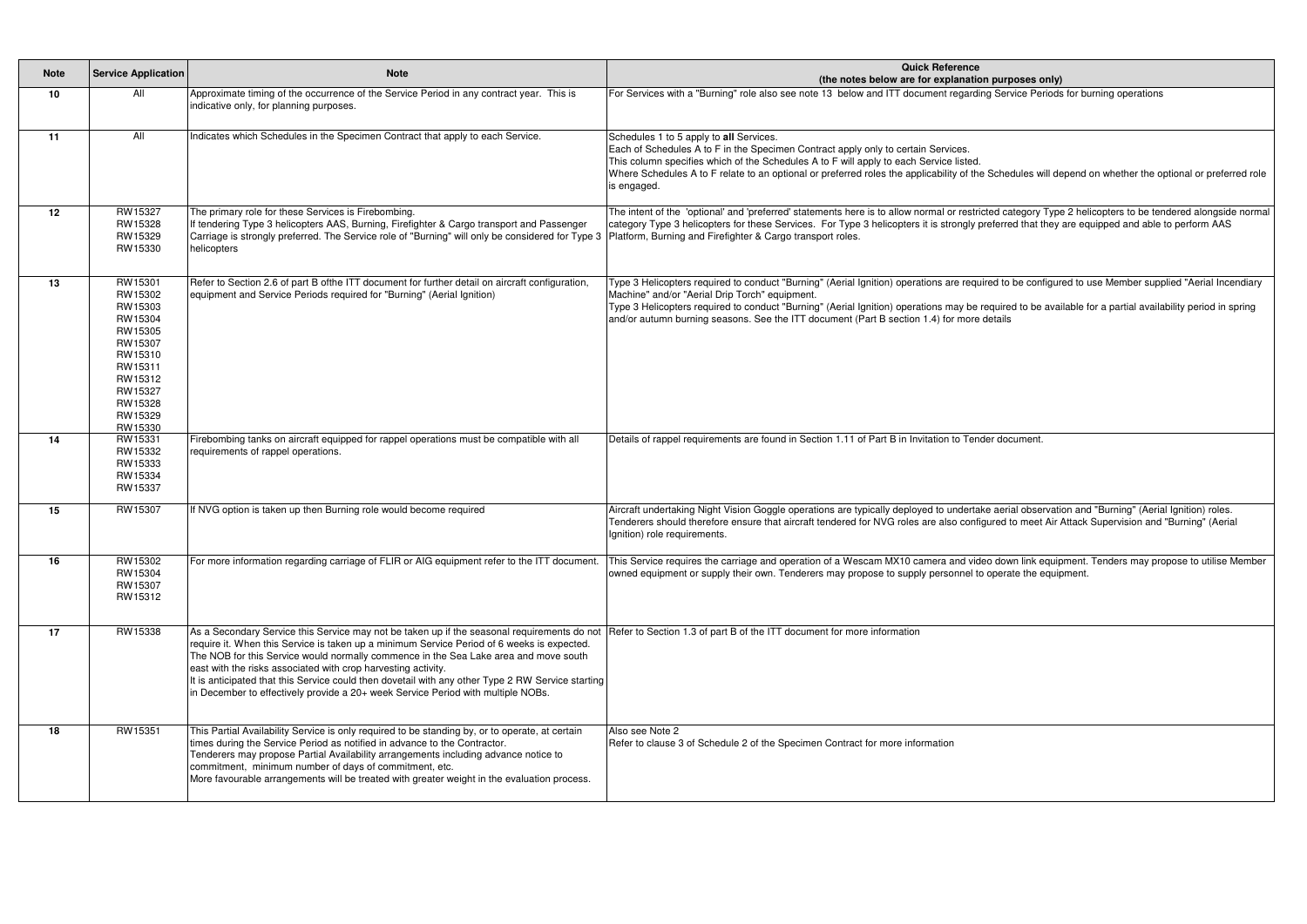**Location Notes**

| <b>Note</b> | <b>Service</b><br><b>Application</b> | <b>Note</b>                                                                                                                                                                                                                                                                                                                                                                                                                              | <b>Quick Reference</b>                                                                                                                                                                                                                                                                       |
|-------------|--------------------------------------|------------------------------------------------------------------------------------------------------------------------------------------------------------------------------------------------------------------------------------------------------------------------------------------------------------------------------------------------------------------------------------------------------------------------------------------|----------------------------------------------------------------------------------------------------------------------------------------------------------------------------------------------------------------------------------------------------------------------------------------------|
| A           | RW15301                              | The Horsham helipad, Victoria is located within the DELWP workcentre, 110 Natimuk Rd, Horsham.                                                                                                                                                                                                                                                                                                                                           | (Horsham helipad: -36.722°, 142.173°)                                                                                                                                                                                                                                                        |
| В           | RW15303                              | North East Victoria - generally includes the BoM forecast districts of North East Victoria, the eastern part of the<br>Victorian Northern Country district and the south eastern parts of the NSW Riverina district.                                                                                                                                                                                                                     | This note is provided as broad, general guidance only. Boundaries are not firm.<br>Proposed NOBs outside the general areas listed will still be considered.<br>BoM means Bureau of Meteorology.<br>Refer to http://www.bom.gov.au/vic/forecasts/map.shtml                                    |
| C           | RW15304                              | East Gippsland Victoria - generally includes the BoM forecast districts of East Gippsland Victoria.                                                                                                                                                                                                                                                                                                                                      | This note is provided as broad, general guidance only. Boundaries are not firm.<br>Proposed NOBs outside the general areas listed will still be considered.<br>BoM means Bureau of Meteorology.<br>Refer to http://www.bom.gov.au/vic/forecasts/map.shtml                                    |
| D           | RW15310                              | Clearwater helibase, Colac, Victoria is located in the yard of Clearwater Logging & Transport at 88 Forest Street<br>South, Colac East.<br>This site is also the NOB for a NAFC contracted Sikorsky S61 fire fighting helicopter.                                                                                                                                                                                                        | (Clearwater helibase: -38.343°,143.609°)                                                                                                                                                                                                                                                     |
| E.          | RW15311                              | Walsh's airstrip, Mansfield, Victoria is located at the airbase on Walsh's Airstrip 90 Mansfield - Woods Point Rd (Walsh's Airstrip: -37.079°, 146.123°)<br>[C511] (also known as the Jamieson Rd), Mansfield.<br>This site is also the NOB for a NAFC contracted Sikorsky S61 fire fighting helicopter.                                                                                                                                 |                                                                                                                                                                                                                                                                                              |
| F.          | RW15312<br>RW15331<br>RW15334        | Outer Eastern Melbourne, Victoria - generally includes the area of and surrounding the Dandenong Ranges and<br>the lower Yarra Valley.<br>Existing agency helipads in the area include Parks Victoria Olinda Depot and Melbourne Water Healesville Depot.<br>These sites are listed for reference only . Other locations may be acceptable.                                                                                              | This note is provided as broad, general guidance only. Boundaries are not firm.<br>Proposed NOBs outside the general areas listed will still be considered.<br>Existing helipads are given for reference.<br>(Healesville helipad: -37.644°,145.557°)<br>(Olinda helipad: -37.859°,145.377°) |
| G           | RW15338                              | North West Victoria - The area required generally includes the eastern part BoM "Mallee" forecast area, and the<br>western part of the "Northern Country" forecast area.<br>This service is required to relocate its operational base to follow the fire risks associated with the spring cropping<br>season. This service has in the past commenced in the Sea Lake area and shifted south and east as the service<br>period continues. | This note is provided as broad, general guidance only. Boundaries are not firm.<br>Proposed NOBs outside the general areas listed will still be considered.<br>BoM means Bureau of Meteorology.<br>Refer to http://www.bom.gov.au/vic/forecasts/map.shtml                                    |
| H           | RW15330<br>RW15332                   | Ovens helibase is located within the DELWP Ovens depot at 5338 Great Alpine Rd, Ovens, Victoria.                                                                                                                                                                                                                                                                                                                                         | (Ovens helipad: -36.608°, 146.787°)                                                                                                                                                                                                                                                          |
| J           | RW15333                              | Heyfield helibase is located at the DELWP helipads on Licola Road (also known as the Heyfield-Jamieson Rd)<br>Heyfield, Victoria 3858.                                                                                                                                                                                                                                                                                                   | (Heyfield helibase -37.961°, 146.777°)                                                                                                                                                                                                                                                       |